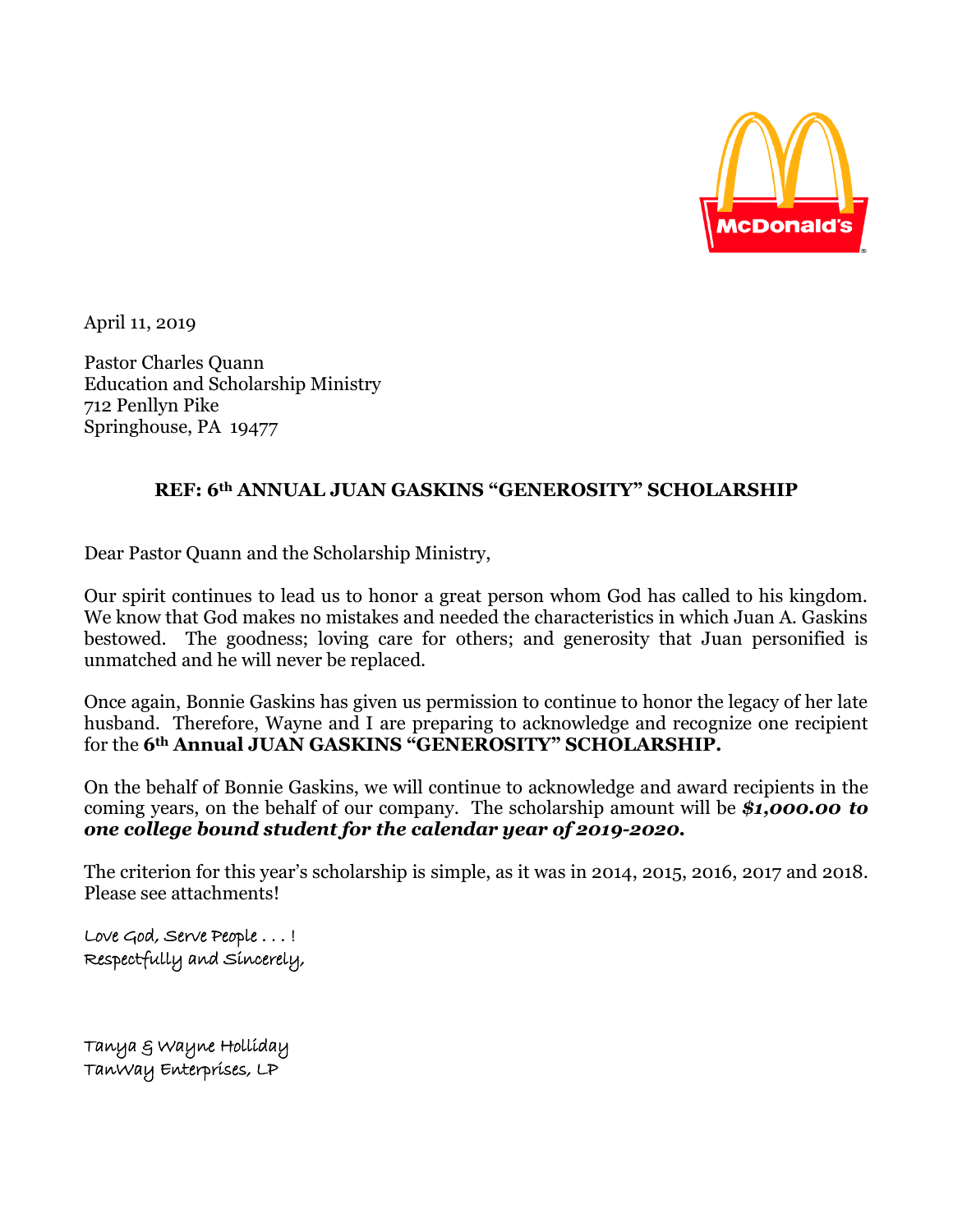

**[ 6th ANNUAL – 2019 ]** 

# **PURPOSE:**

**The purpose of this Scholarship is to recognize a College Bound Student for his/her many contributive efforts in "Serving People" and/or "Giving Back" (Generosity)**

### **QUALIFICATION:**

**College Bound Student**

# **CRITERIA:**

**Member of Bethlehem Baptist Church Honor Roll Student**

#### **"Giving Back"**

**(Contributions in Church** – Community Involvement – Volunteer Work)

# **RECIPIENT:**

**Plaque \$1,000.00 Scholarship**

**(Money will be placed on the Account of Selective College) \*Funds are to be used for Books and/or College Course Supplies**